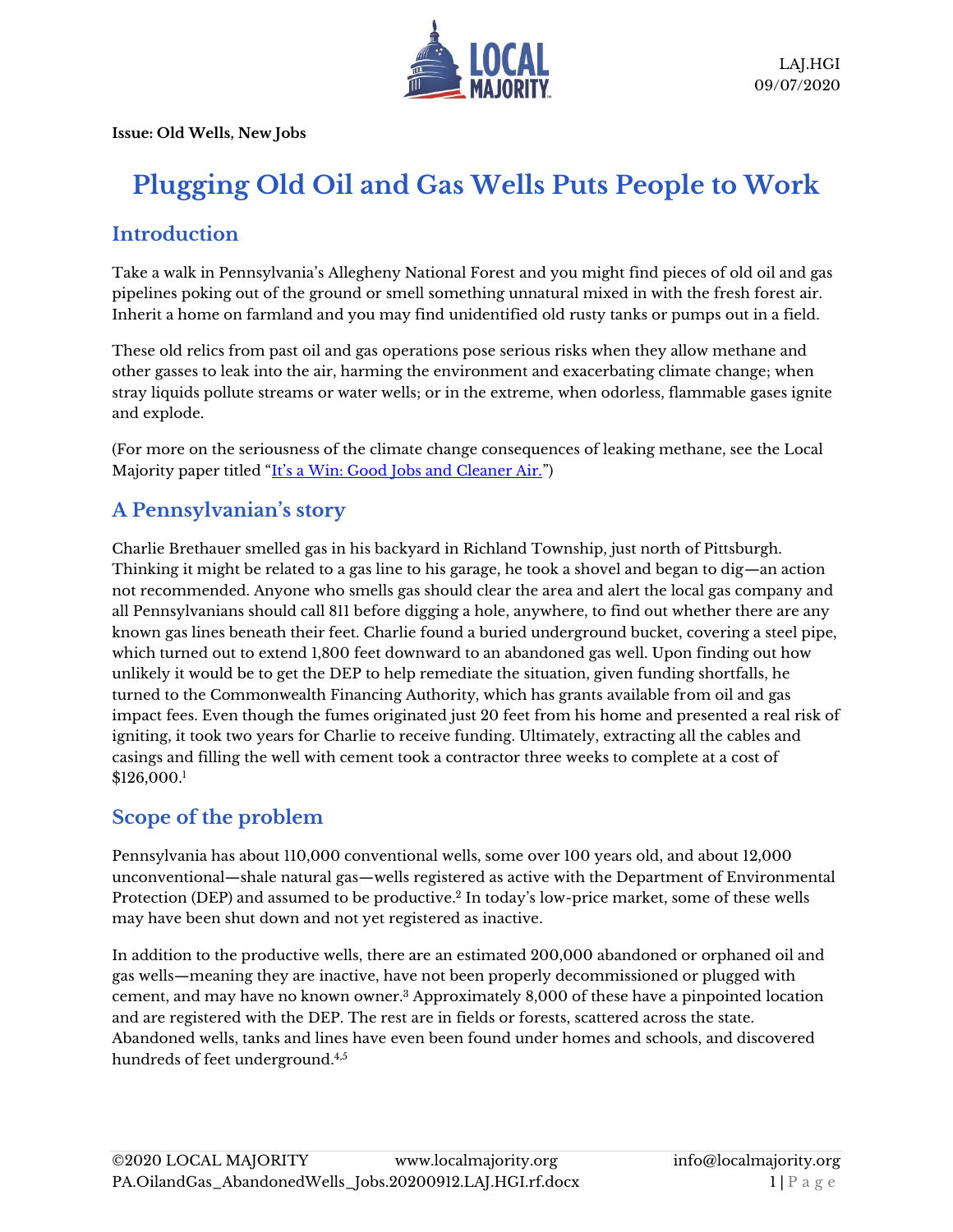

The 2015-2019 low-price market for oil and natural gas drove a number of companies into bankruptcy in 2019 and the even lower prices and demand in 2020 threaten more bankruptcies.<sup>6,7</sup> This could compound the number of orphan wells.

### **Costs to clean up and plug wells**

The cost of plugging an abandoned well depends on the depth, location and complication of removing the well bores but will generally cost from \$20,000 to \$145,000, according to the U.S. Government Accountability Office. 8

So, if you multiply the 200,000 orphaned wells by any reasonable average cost, the total reaches into billions of dollars.

# **Current bonding regulations**

Since the 1980's, companies drilling wells have been required to post bonds designed to incentivize well owners to decommission and cleanup well sites as they were shut down. However, the bond amounts cover only a fraction of the true end-of-life costs.<sup>9,10</sup>

Charlie Munger, a famous businessman, said "Show me the incentive and I will show you the outcome." As it now stands, most companies forfeit the bonds and abandon their responsibility for end-of-life well costs, leaving the government and taxpayers to pay the costs of remediation and removal.

Here is what this process often looks like. In the boom and bust cycle of oil and gas, when prices rise, more wells get drilled, which is when companies post bonds. At some point, production exceeds demand and prices begin to fall. As wells, particularly unconventional shale wells, lose productivity and experience lower yields, they are often sold to smaller operating companies. When this transfer occurs, the original companies often walk away from their bonds and do nothing to ensure that the liability of decommissioning the wells can actually be covered by the buying company. Often the smaller companies do not have the funds to cover the full costs of plugging and cleaning up sites, even if the Department of Environmental Protection regulations require them to take these actions. $^{\rm ll}$ 

See Appendix A for Pennsylvania bond amounts.

# **How plugging wells could employ oil and gas workers**

According to Columbia University's Center on Global Energy Policy and the energy economics think tank, Resources for the Future, funding for a "green stimulus" could create over one hundred thousand jobs across the country, and by extension, many thousands in Pennsylvania, to address this orphan well problem and put furloughed or unemployed oil and gas workers back to work plugging the same kinds of wells they spent years drilling.<sup>12</sup>

This concept is backed by many stakeholders, with support from environmentalists, oil industry groups, and state regulators, including the DEP. The environmentalists want any stimulus to be tied to tighter requirements that ensure well operators cannot avoid cleanup costs going forward.<sup>13</sup>

Mark Cline, president of the Pennsylvania Independent Petroleum Producers Association has said: "Companies in Pennsylvania's traditional oil and gas industry have the skills, equipment and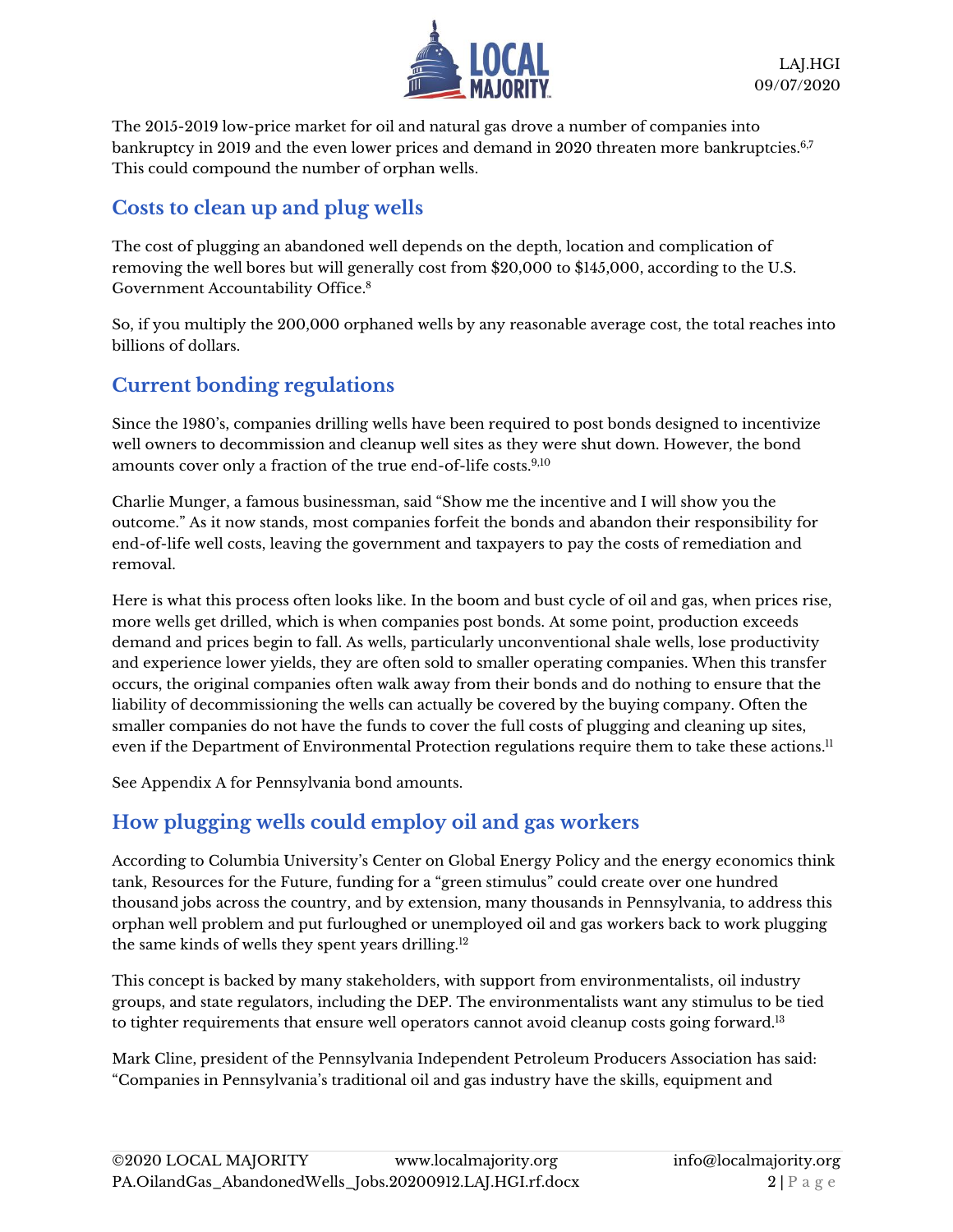

knowledge to plug wells, but those assets will be wiped out if small producers don't survive the current downturn. Find us the money to do this and we'll keep working."<sup>14</sup>

#### **Ideas**

Many other states share the costly problem of abandoned and polluting wells. A group of 31 states including Pennsylvania, working through the Interstate Oil and Gas Compact Commission, are asking the federal Department of Energy for "stimulus funds" to address this matter, which would put unemployed oil and gas workers back to work and stop the wells from polluting our air, water and land. Canada has just announced a similar \$1.2 billion plan to plug abandoned wells to help their oil and gas industry.15,16

Pennsylvania's bond requirements could be increased to ensure this problem does not grow. 2016 legislation (HB2277) to increase bond amounts was proposed but not voted on.<sup>17</sup>

In the last few years, the DEP has been more aggressive in its oversight of sales of wells to companies that cannot afford remediation costs. In 2019, the DEP negotiated a settlement with Diversified Gas & Oil Corp and its subsidiaries to post a \$7 million bond to cover costs to either plug or put into production 1,400 wells they bought from CNX Gas and XTO Energy, a subsidiary of Exxon Mobil.<sup>18</sup> These kinds of agreements could allay some of the growing costs going forward.

The DEP has a well-plugging program that relies on funds from new well permit fees which, as of August 2020, increased to \$12,500 per shale gas well, but were offset by the drop in new drilling permits. These fees are a tiny fraction of what is necessary to address the orphan well problem, or to sustain staffing at the DEP.<sup>19</sup> The DEP is understaffed and underfunded, so only the wells threatening imminent harm are addressed and only a dozen or so remediation projects are completed per year. Additional funding would help.20,21

#### **Conclusion**

This ever-growing problem of abandoned wells, costs of clean-up, and damage to the environment leaves taxpayers with an enormous bill. Even so, that bill must be paid because we cannot sacrifice the environment any longer. Meeting this challenge will put thousands of people to work and make our state a safer place to live.

# **Appendix A—Pennsylvania Oil and Gas Well Bonding Requirements**

#### **Conventional Wells**

Act 13 increases well bonding requirements, which are currently established at \$2,500 per well or  $\$25,\!000$  for a blanket bond covering any number of wells. $^{22}$ 

#### **Unconventional Wells**

For wells with total well bore lengths less than 6,000 feet:

- For up to 50 wells \$4,000/well not to exceed \$35,000
- For 51-150 wells \$35,000 plus \$4,000/well not to exceed \$60,000
- For 151-250 wells \$60,000 plus \$4,000/well not to exceed \$100,000
- For more than 250 wells \$100,000 plus \$4,000/well not to exceed \$250,000